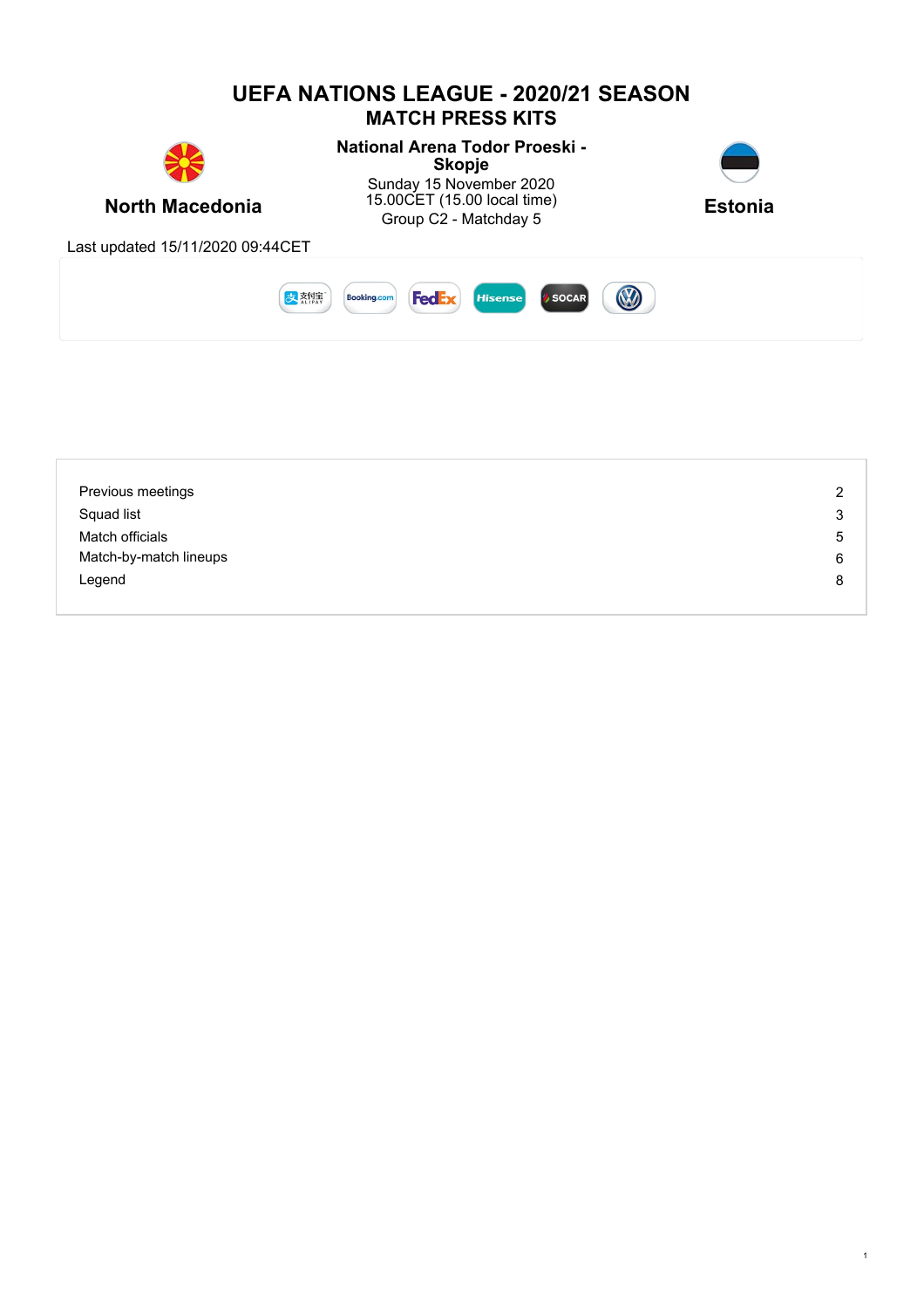# **Previous meetings**

## **Head to Head**

## **UEFA Nations League**

| <b>Date</b> | <b>Stage</b><br>reached | <b>Match</b>              | <b>Result</b> | <b>Venue</b> | <b>Goalscorers</b>                                                          |
|-------------|-------------------------|---------------------------|---------------|--------------|-----------------------------------------------------------------------------|
| 11/10/2020  | GS-FT                   | Estonia - North Macedonia | $3 - 3$       | Tallinn      | Sappinen 33, 61,<br>Liivak 76 (P); Kuusk 3<br>(og), Pandev 80,<br>Zajkov 88 |

#### **UEFA EURO 2008**

| <b>Date</b> | <b>Stage</b><br>reached | <b>Match</b>                                 | <b>Result</b> | Venue               | <b>Goalscorers</b>    |
|-------------|-------------------------|----------------------------------------------|---------------|---------------------|-----------------------|
|             |                         | 12/09/2007 QR (GS) North Macedonia - Estonia |               | Skopje              | Maznov 30; Piiroja 17 |
|             |                         | 16/08/2006 QR (GS) Estonia - North Macedonia | 0-1           | <sup>-</sup> allinn | Sedloski 73           |

|                 | Qualifying<br>Home<br>Away |                                  | <b>Final</b><br><b>Total</b><br>tournament |                                               |  |
|-----------------|----------------------------|----------------------------------|--------------------------------------------|-----------------------------------------------|--|
|                 |                            |                                  |                                            |                                               |  |
|                 |                            |                                  |                                            | Pid W D L Pid W D L Pid W D L Pid W D L GF GA |  |
| <b>Total</b>    |                            |                                  |                                            |                                               |  |
| North Macedonia |                            |                                  |                                            | 1 0 0 1 0 1 0 5 3 2 0 11 6                    |  |
| Estonia         |                            | 0 <sub>1</sub><br>$\overline{1}$ |                                            | $ 0 $ 1 0 1 0 5 0 2 3 6 11                    |  |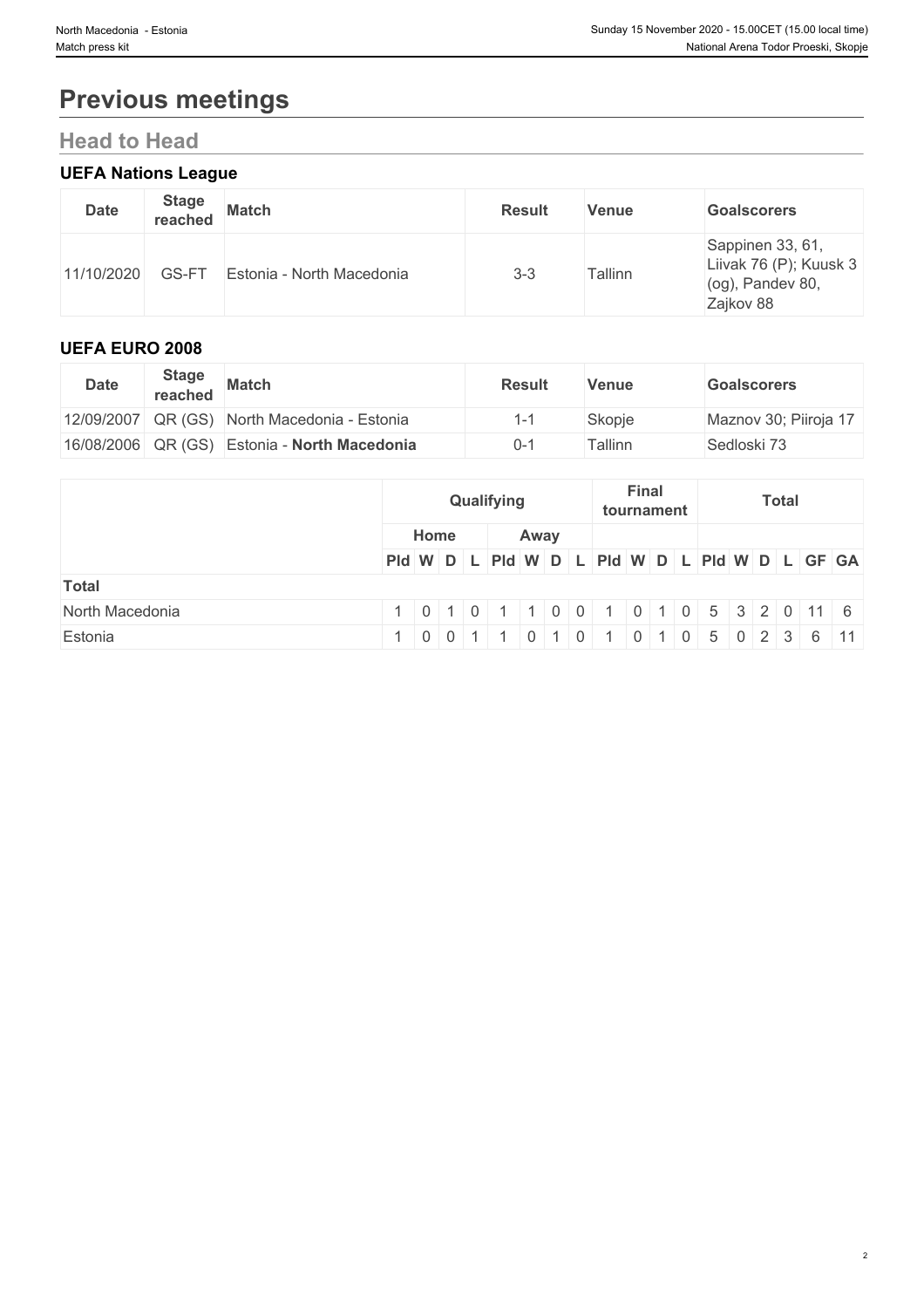# **Squad list**

## **North Macedonia**

|                         |               |     |                       |                          | League phase              |                     |  |
|-------------------------|---------------|-----|-----------------------|--------------------------|---------------------------|---------------------|--|
| No. Player              | <b>DoB</b>    | Age | Club                  | D                        | Pld Gls                   |                     |  |
| <b>Goalkeepers</b>      |               |     |                       |                          |                           |                     |  |
| Kostadin Zahov          | 08/11/1987 33 |     | Shkëndija             | $\overline{\phantom{a}}$ | $\boldsymbol{0}$          | $\mathsf 0$         |  |
| 12 Martin Bogatinov     | 26/04/1986 34 |     | Ethnikos<br>Achnas    | $\overline{\phantom{a}}$ | $\mathsf{O}$              | $\overline{0}$      |  |
| 22 Damjan Siskovski     | 18/03/1995 25 |     | Doxa                  | $\overline{\phantom{a}}$ | $\overline{4}$            | $\overline{0}$      |  |
| <b>Defenders</b>        |               |     |                       |                          |                           |                     |  |
| 2 Egzon Bejtulai        | 07/01/1994 26 |     | Shkëndija             | $\overline{\phantom{a}}$ | 1                         | $\,0\,$             |  |
| 4 Kire Ristevski        | 22/10/1990 30 |     | Újpest                | $\omega$                 | $\ensuremath{\mathsf{3}}$ | $\mathsf{O}$        |  |
| 6 Visar Musliu          | 13/11/1994    | 26  | Fehérvár              | $\bar{a}$                | $\sqrt{2}$                | $\mathsf 0$         |  |
| 13 Stefan Ristovski     | 12/02/1992    | 28  | Sporting CP           | $\ast$                   | $\overline{4}$            | $\mathbf{1}$        |  |
| 14 Darko Velkoski       | 21/06/1995 25 |     | Rijeka                | $\overline{\phantom{a}}$ | $\ensuremath{\mathsf{3}}$ | $\mathsf{O}\xspace$ |  |
| 15 Gjoko Zajkov         | 10/02/1995 25 |     | Charleroi             | $\overline{\phantom{a}}$ | $\overline{2}$            | $\mathbf{1}$        |  |
| <b>Midfielders</b>      |               |     |                       |                          |                           |                     |  |
| 11 Tihomir Kostadinov   | 04/03/1996    | 24  | Ružomberok            |                          | $\overline{2}$            | $\mathbf 0$         |  |
| 16 Boban Nikolov        | 28/07/1994 26 |     | Fehérvár              | $\star$                  | $\overline{4}$            | $\mathsf 0$         |  |
| 19 Ljupche Doriev       | 13/09/1995 25 |     | Shkëndija             | $\overline{\phantom{a}}$ | $\overline{0}$            | $\mathbf 0$         |  |
| 20 Stefan Spirovski     | 23/08/1990 30 |     | <b>AEK</b><br>Larnaca | $\star$                  | $\mathfrak{S}$            | $\mathbf 0$         |  |
| 21 Eljif Elmas          | 24/09/1999 21 |     | Napoli                | $\bar{a}$                | $\overline{2}$            | $\overline{0}$      |  |
| <b>Forwards</b>         |               |     |                       |                          |                           |                     |  |
| 7 Ivan Tričkovski       | 18/04/1987 33 |     | <b>AEK</b><br>Larnaca |                          | $\overline{2}$            | $\mathsf 0$         |  |
| 9 Aleksandar Trajkovski | 05/09/1992 28 |     | Mallorca              | $\overline{\phantom{a}}$ | $\ensuremath{\mathsf{3}}$ | $\mathbf 0$         |  |
| 18 Vlatko Stojanovski   | 23/04/1997 23 |     | Chambly               | $\overline{\phantom{a}}$ | $\overline{2}$            | $\mathbf 0$         |  |
| 23 Ilija Nestorovski    | 12/03/1990 30 |     | <b>Udinese</b>        | $\overline{\phantom{a}}$ | $\overline{4}$            | $\mathbf{1}$        |  |
| Coach                   |               |     |                       |                          |                           |                     |  |
| Igor Angelovski         | 02/06/1976 44 |     |                       | $\overline{\phantom{a}}$ | $\overline{4}$            | $\mathbf 0$         |  |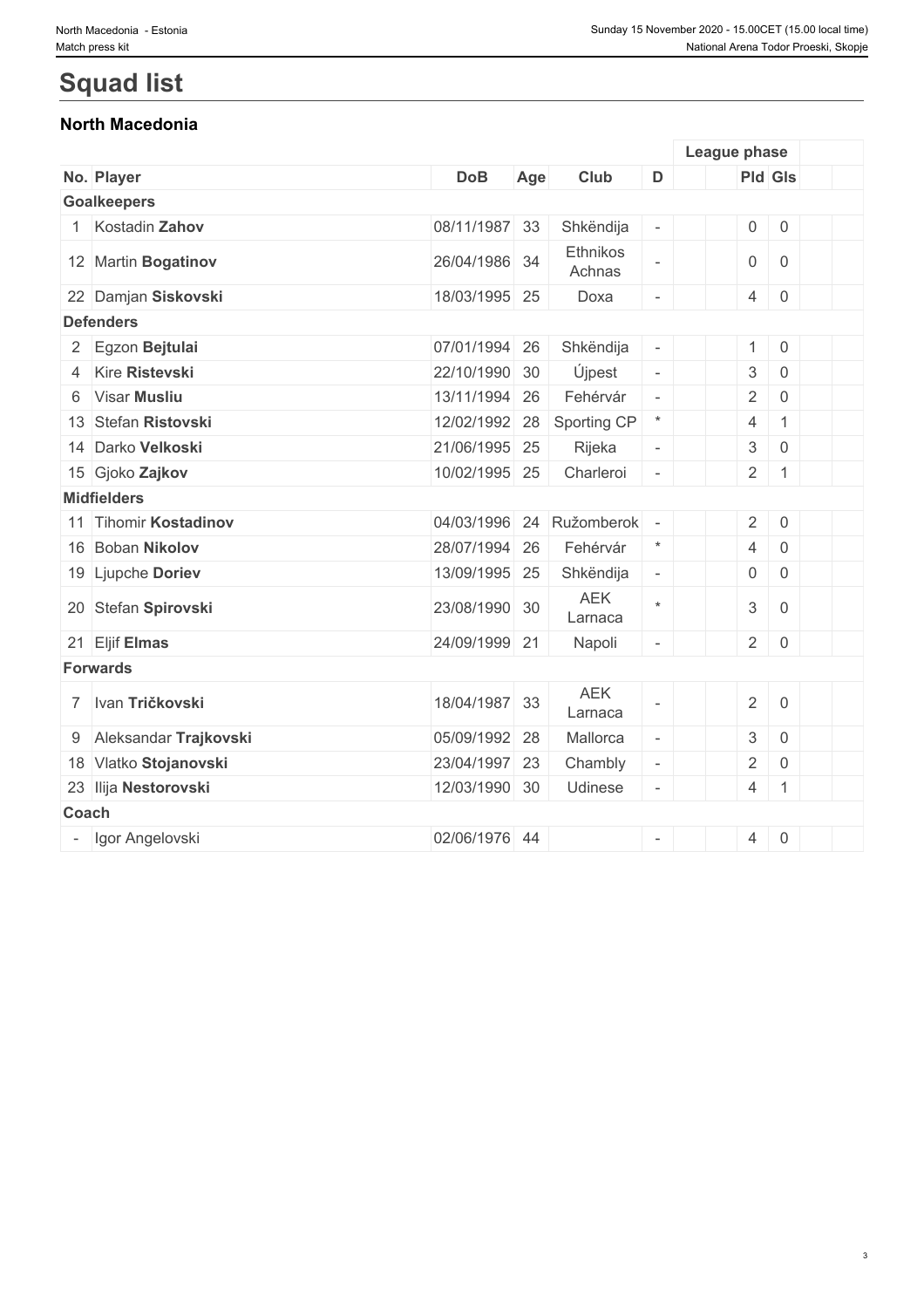#### **Estonia**

|              |                         |               |     |                  |                          | League phase              |                           |  |
|--------------|-------------------------|---------------|-----|------------------|--------------------------|---------------------------|---------------------------|--|
|              | No. Player              | <b>DoB</b>    | Age | Club             | D                        |                           | <b>Pld Gls</b>            |  |
|              | <b>Goalkeepers</b>      |               |     |                  |                          |                           |                           |  |
|              | 1 Marko Meerits         | 26/04/1992 28 |     | Kalju            | $\overline{\phantom{a}}$ | $\boldsymbol{0}$          | $\mathbf 0$               |  |
|              | 12 Karl Hein            | 13/04/2002 18 |     | Arsenal          | $\overline{\phantom{a}}$ | $\overline{4}$            | $\mathbf 0$               |  |
|              | 22 Matvei Igonen        | 02/10/1996 24 |     | Flora            | $\sim$                   | $\mathsf{O}\xspace$       | $\mathbf 0$               |  |
|              | <b>Defenders</b>        |               |     |                  |                          |                           |                           |  |
|              | 2 Märten Kuusk          | 05/04/1996 24 |     | Flora            |                          | $\overline{2}$            | $\mathbf 0$               |  |
|              | 3 Artur Pikk            | 05/03/1993 27 |     | <b>KuPS</b>      | $\star$                  | $\overline{2}$            | $\mathbf 0$               |  |
|              | 4 Joonas Tamm           | 02/02/1992 28 |     | Desna            | $\overline{\phantom{a}}$ | $\mathbf{1}$              | $\mathbf 0$               |  |
|              | 13 Michael Lilander     | 20/06/1997 23 |     | Flora            | $\overline{\phantom{a}}$ | $\overline{2}$            | $\mathbf 0$               |  |
|              | 18 Karol Mets           | 16/05/1993 27 |     | Al-Ettifaq       | $\star$                  | $\overline{2}$            | $\mathbf 0$               |  |
|              | 21 Nikita Baranov       | 19/08/1992 28 |     | Karmiotissa      | $^\ast$                  | $\ensuremath{\mathsf{3}}$ | $\mathbf 0$               |  |
|              | 23 Taijo Teniste        | 31/01/1988 32 |     | <b>Brann</b>     | $\overline{\phantom{a}}$ | $\mathfrak{S}$            | $\mathbf 0$               |  |
|              | <b>Midfielders</b>      |               |     |                  |                          |                           |                           |  |
|              | 5 Vladislav Kreida      | 25/09/1999 21 |     | Flora            | $\star$                  | $\mathfrak{S}$            | $\mathbf 0$               |  |
|              | 7 Georgi Tunjov         | 17/04/2001 19 |     | SPAL             | $\star$                  | $\ensuremath{\mathsf{3}}$ | $\mathbf 0$               |  |
|              | 14 Konstantin Vassiljev | 16/08/1984 36 |     | Flora            | $\omega$                 | $\overline{4}$            | $\overline{0}$            |  |
|              | 16 Vlasiy Sinyavskiy    | 27/11/1996 23 |     | Flora            | $\overline{\phantom{a}}$ | $\ensuremath{\mathsf{3}}$ | $\overline{0}$            |  |
|              | 17 Martin Miller        | 25/09/1997 23 |     | Flora            | $\overline{\phantom{a}}$ | $\mathbf{1}$              | $\overline{0}$            |  |
|              | 19 Markus Soomets       | 02/03/2000 20 |     | Flora            | $\overline{\phantom{a}}$ | $\mathsf{O}\xspace$       | $\mathbf 0$               |  |
|              | 20 Mihkel Ainsalu       | 08/03/1996 24 |     | FC Lviv          | $\sim$                   | $\ensuremath{\mathsf{3}}$ | $\mathbf 0$               |  |
|              | <b>Forwards</b>         |               |     |                  |                          |                           |                           |  |
|              | 6 Edgar Tur             | 28/12/1996 23 |     | Paide            | $\overline{\phantom{a}}$ | $\mathsf{O}\xspace$       | $\mathbf 0$               |  |
|              | 8 Henri Anier           | 17/12/1990 29 |     | Paide            | $\mathcal{L}$            | $\overline{2}$            | $\overline{0}$            |  |
| 9            | Erik Sorga              | 08/07/1999 21 |     | <b>DC United</b> | $\bar{a}$                | $\mathbf 0$               | $\overline{0}$            |  |
|              | 10 Sergei Zenjov        | 20/04/1989 31 |     | Shakhter         | $\star$                  | $\mathbf{1}$              | $\overline{0}$            |  |
|              | 11 Frank Liivak         | 07/07/1996 24 |     | Flora            | $\star$                  | $\ensuremath{\mathsf{3}}$ | $\mathbf{1}$              |  |
|              | 15 Rauno Sappinen       | 23/01/1996 24 |     | Flora            | $\overline{\phantom{a}}$ | $\ensuremath{\mathsf{3}}$ | $\ensuremath{\mathsf{3}}$ |  |
| <b>Coach</b> |                         |               |     |                  |                          |                           |                           |  |
|              | - Karel Voolaid         | 04/07/1977 43 |     |                  |                          | $\overline{4}$            | $\mathbf 0$               |  |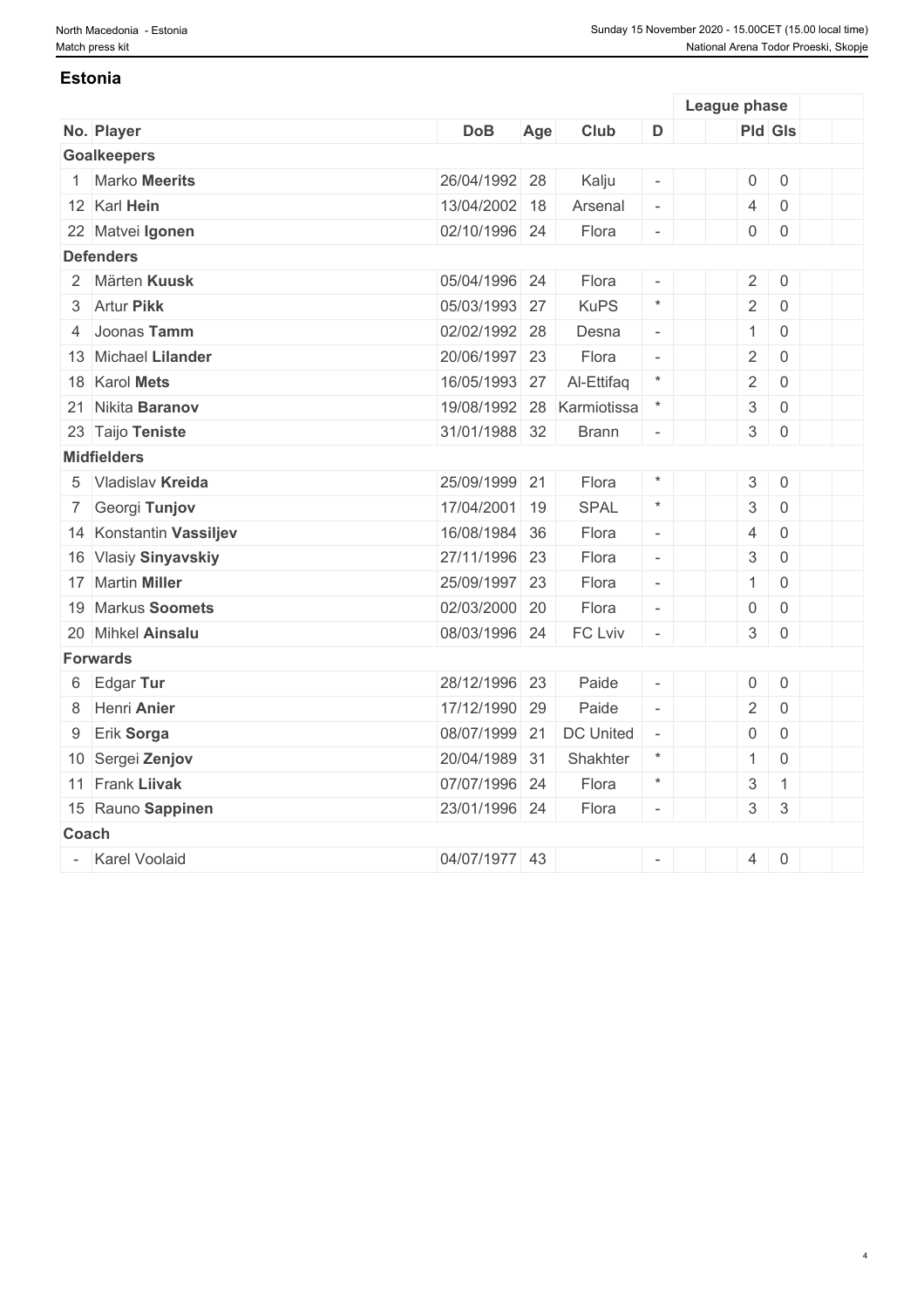# **Match officials**

| <b>Referee</b>               | Marius Avram (ROU)                           |  |
|------------------------------|----------------------------------------------|--|
| <b>Assistant referees</b>    | Valentin Avram (ROU), Cristian Orbulet (ROU) |  |
| <b>Fourth official</b>       | Iulian Călin (ROU)                           |  |
| <b>UEFA Delegate</b>         | Igor Radojčić (SRB)                          |  |
| <b>UEFA Referee observer</b> | Plarent Kotherja (ALB)                       |  |
|                              |                                              |  |

## **Referee**

| Name         | of birth<br>Date | <b>UEFA matches</b> |
|--------------|------------------|---------------------|
| Marius Avram | 09/08/1979       | $ \sim$<br>56       |

## **UEFA Nations League matches between the two teams**

No such matches refereed

## **Other matches involving teams from either of the two countries involved in this match**

| <b>Date</b> | <b>Competition</b> | <b>Stage</b><br>reached | Home Away                        |                         | <b>Result</b> | <b>Venue</b>    |
|-------------|--------------------|-------------------------|----------------------------------|-------------------------|---------------|-----------------|
| 01/07/2010  | UEL                | 1QR                     | <b>FK Rabotnicki FC Lusitans</b> |                         | $5-0$         | Skopje          |
| 04/09/2010  | U21                | QR                      | North Macedonia Greece           |                         | 1-2           | Strumica        |
| 12/11/2011  | U <sub>19</sub>    | QR                      |                                  | Ukraine North Macedonia | $3 - 0$       | Strumica        |
| 17/07/2018  | UEL                | 1QR                     | Budapest Honvéd FC FK Rabotnicki |                         | $4 - 0$       | <b>Budapest</b> |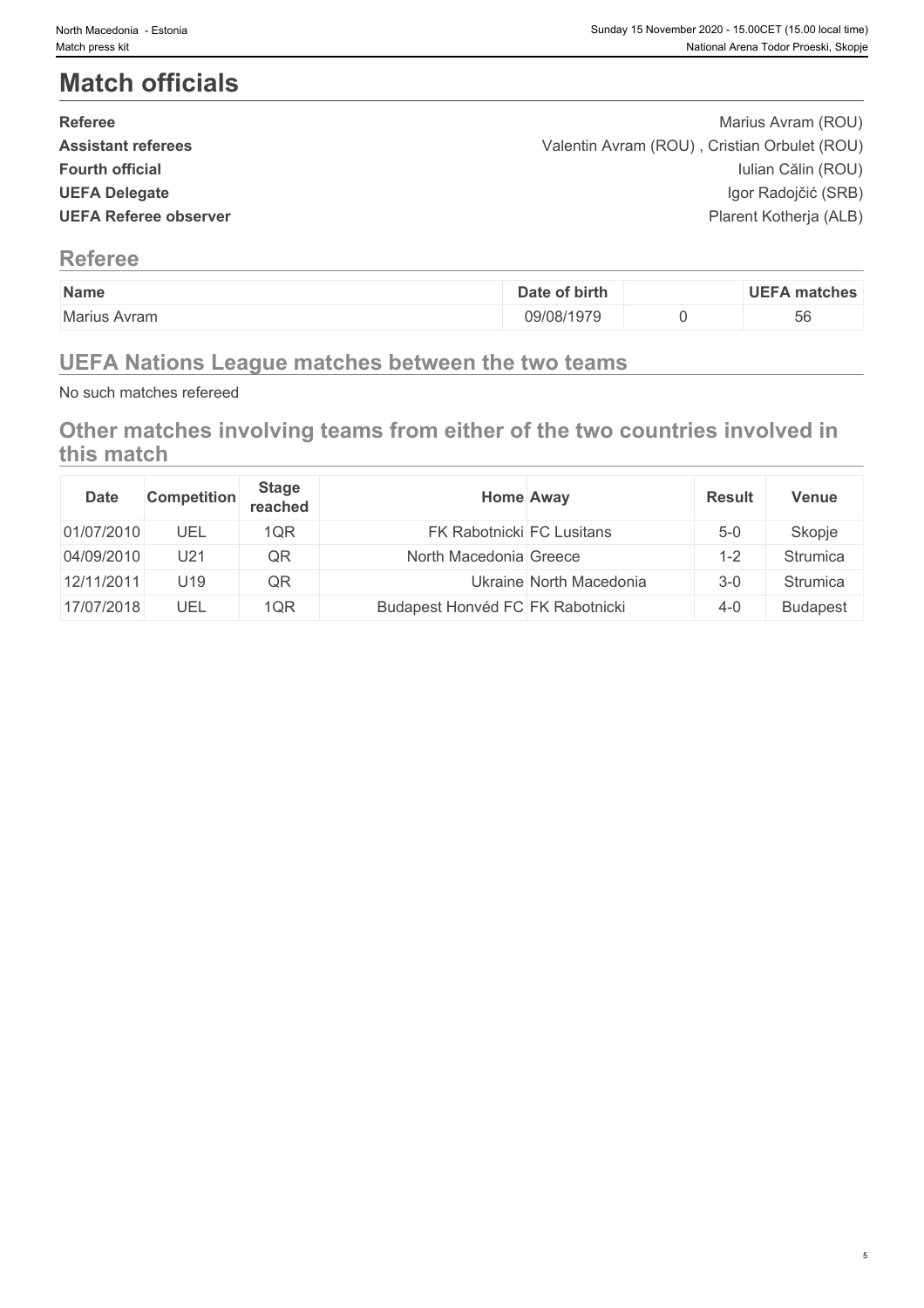## **Match-by-match lineups**

## **North Macedonia**

#### **UEFA Nations League - Group stage – final tournament**

#### **Group C2**

| Team            | Pid W D L GF GA Pts |  |  |                                               |  |
|-----------------|---------------------|--|--|-----------------------------------------------|--|
| North Macedonia |                     |  |  | 4 1 3 0 7 6 6                                 |  |
| Georgia         |                     |  |  | $4 \mid 1 \mid 3 \mid 0 \mid 5 \mid 4 \mid 6$ |  |
| Armenia         |                     |  |  | 4 1 2 1 6 5 5                                 |  |
| Estonia         |                     |  |  | 4 0 2 2 4 7 2                                 |  |

#### **Matchday 1** (05/09/2020)

#### **North Macedonia 2-1 Armenia**

**Goals:** 1-0 Alioski 5 (P) , 2-0 Nestorovski 38 (P) , 2-1 Barseghyan 90+4 (P) **North Macedonia:** Siskovski, Ristevski (71 Spirovski), Ademi, Musliu, Alioski, Ristovski, Velkoski, Nikolov (75 Trajkovski), Bardi, Elmas, Nestorovski (61 Pandev)

#### **Matchday 2** (08/09/2020)

#### **Georgia 1-1 North Macedonia**

**Goals:** 1-0 Okriashvili 13 (P) , 1-1 Ristovski 33 **North Macedonia:** Siskovski, Ademi (59 Nikolov), Musliu, Alioski, Trajkovski (59 Nestorovski), Pandev (78 Bejtulai), Ristovski, Velkoski, Bardi, Spirovski, Elmas

#### **Matchday 3** (11/10/2020)

#### **Estonia 3-3 North Macedonia**

**Goals:** 0-1 Kuusk 3 (og) , 1-1 Sappinen 33, 2-1 Sappinen 61, 3-1 Liivak 76 (P) , 3-2 Pandev 80, 3-3 Zajkov 88 **North Macedonia:** Siskovski, Ristevski, Tričkovski (64 Nestorovski), Alioski, Trajkovski (76 Velkoski), Hasani (46 Bardi), Ristovski, Kostadinov (76 Stojanovski), Nikolov (64 Pandev), Spirovski, Zajkov

#### **Matchday 4** (14/10/2020)

#### **North Macedonia 1-1 Georgia**

**Goals:** 0-1 Kvaratskhelia 74, 1-1 Alioski 90+3 (P) **North Macedonia:** Dimitrievski, Ristevski (80 Stojanovski), Tričkovski (80 Velkoski), Alioski, Pandev, Ristovski, Velkoski, Kostadinov (88 Micevski), Nikolov (88 Totre), Zajkov, Nestorovski (71 Siskovski)

#### **Matchday 5** (15/11/2020)

North Macedonia-Estonia

**Matchday 6** (18/11/2020)

Armenia-North Macedonia

### **Estonia**

#### **UEFA Nations League - Group stage – final tournament**

#### **Matchday 1** (05/09/2020)

**Estonia 0-1 Georgia Goals:** 0-1 Kacharava 32 **Estonia:** Hein, Järvelaid, Käit, Kreida, Tunjov (71 Liivak), Zenjov (71 Henri Anier), Ojamaa, Vassiljev (86 Ainsalu), Tamm, Mets, Teniste

#### **Matchday 2** (08/09/2020)

#### **Armenia 2-0 Estonia**

**Goals:** 1-0 Karapetyan 43, 2-0 Wbeymar 65 **Estonia:** Hein, Käit, Antonov (66 Vassiljev), Tunjov (63 Henri Anier), Sinyavskiy, Sappinen, Roosnupp, Mets, Kallaste (30 Järvelaid), Ainsalu, Baranov

#### **Matchday 3** (11/10/2020)

**Estonia 3-3 North Macedonia Goals:** 0-1 Kuusk 3 (og) , 1-1 Sappinen 33, 2-1 Sappinen 61, 3-1 Liivak 76 (P) , 3-2 Pandev 80, 3-3 Zajkov 88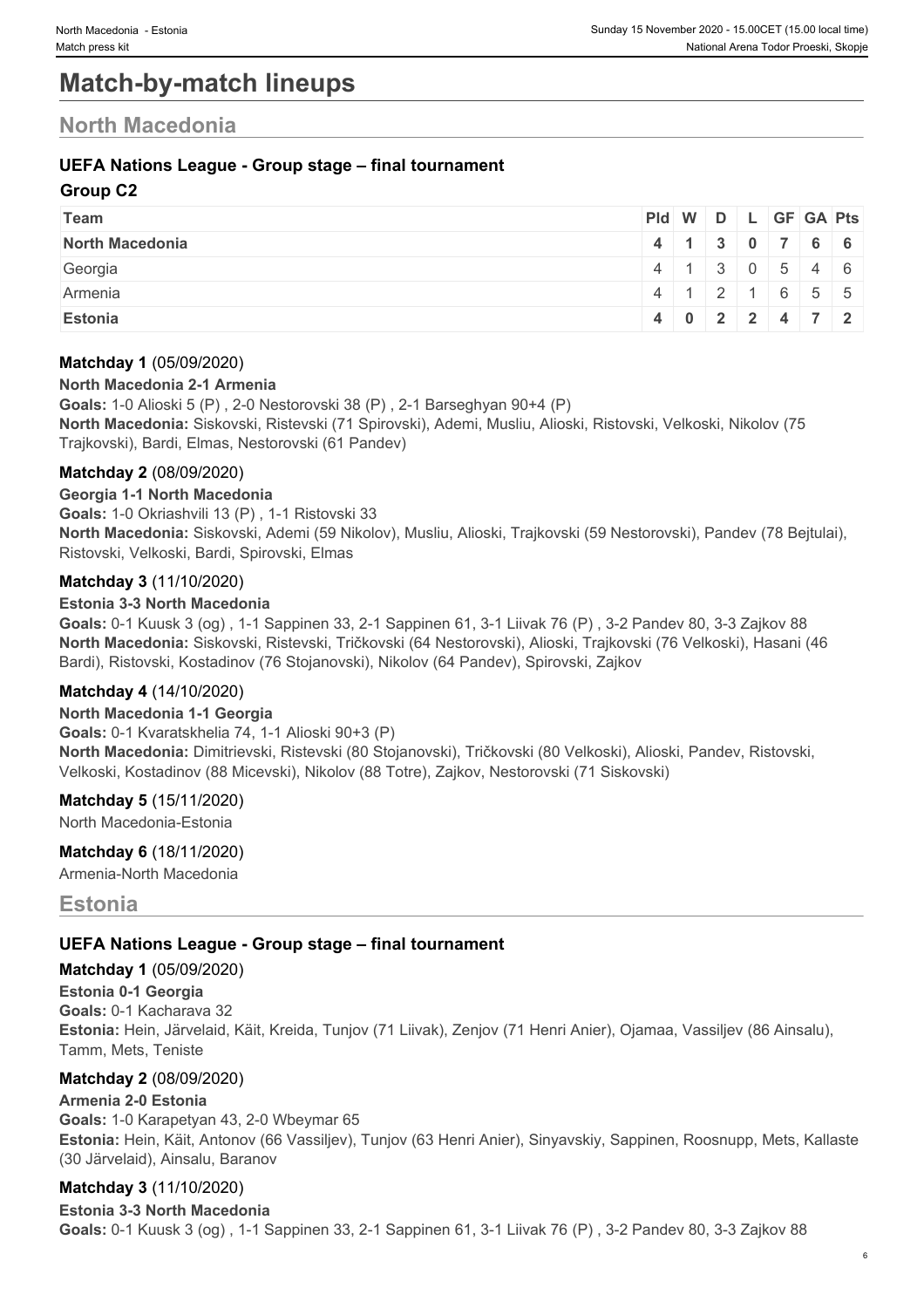**Estonia:** Hein, Kuusk, Pikk, Käit (85 Ainsalu), Kreida, Sinyavskiy (85 Lilander), Vassiljev (70 Liivak), Sappinen (70 Lepik), Luts (33 Marin), Baranov, Teniste

#### **Matchday 4** (14/10/2020)

#### **Estonia 1-1 Armenia**

**Goals:** 0-1 K. Hovhannisyan 8, 1-1 Sappinen 14 **Estonia:** Hein, Kuusk, Pikk, Käit, Kreida, Sinyavskiy (66 Marin), Liivak (85 Miller), Vassiljev (72 Tunjov), Sappinen (66 Lepik), Baranov, Teniste (46 Lilander)

#### **Matchday 5** (15/11/2020)

North Macedonia-Estonia

#### **Matchday 6** (18/11/2020)

Georgia-Estonia